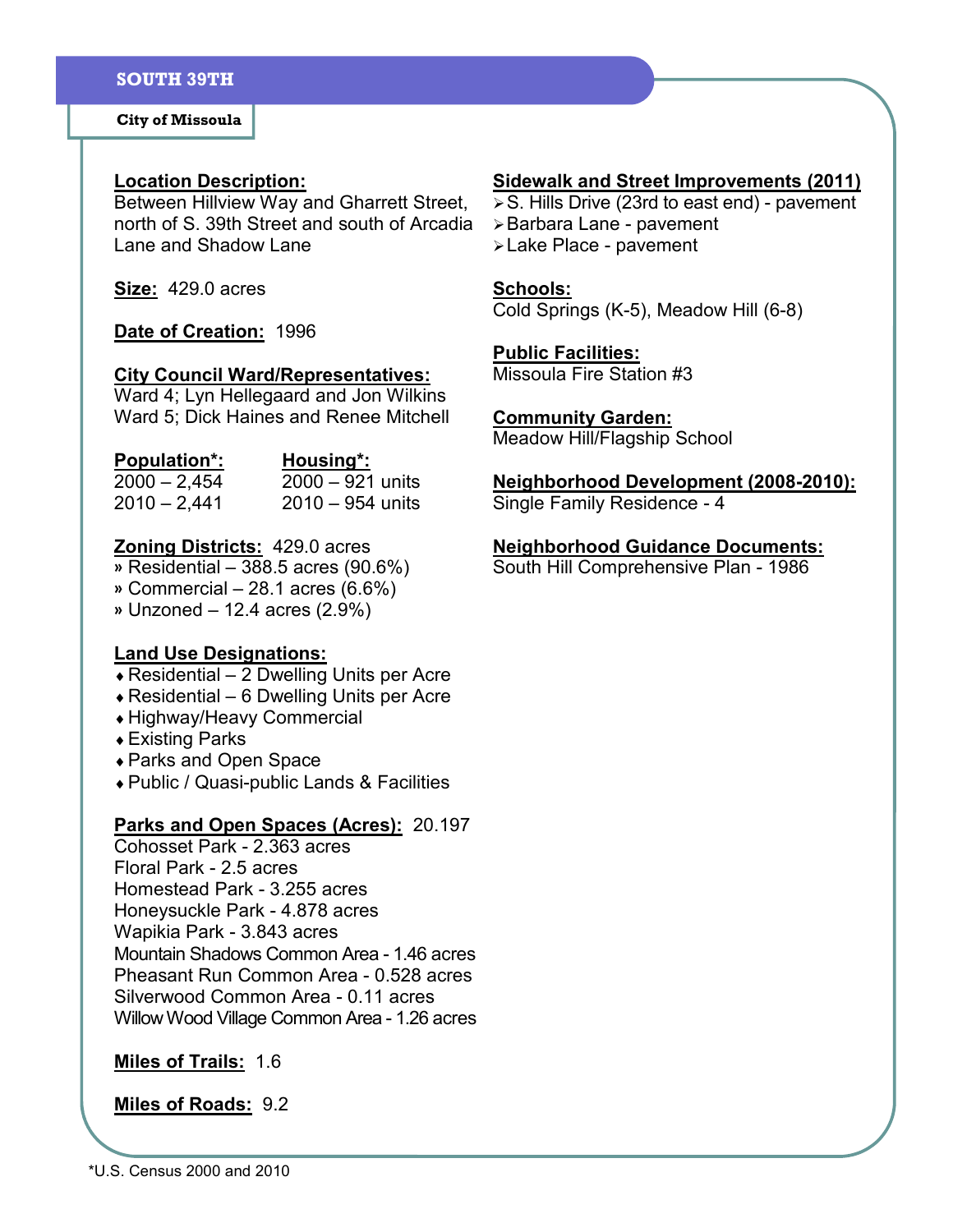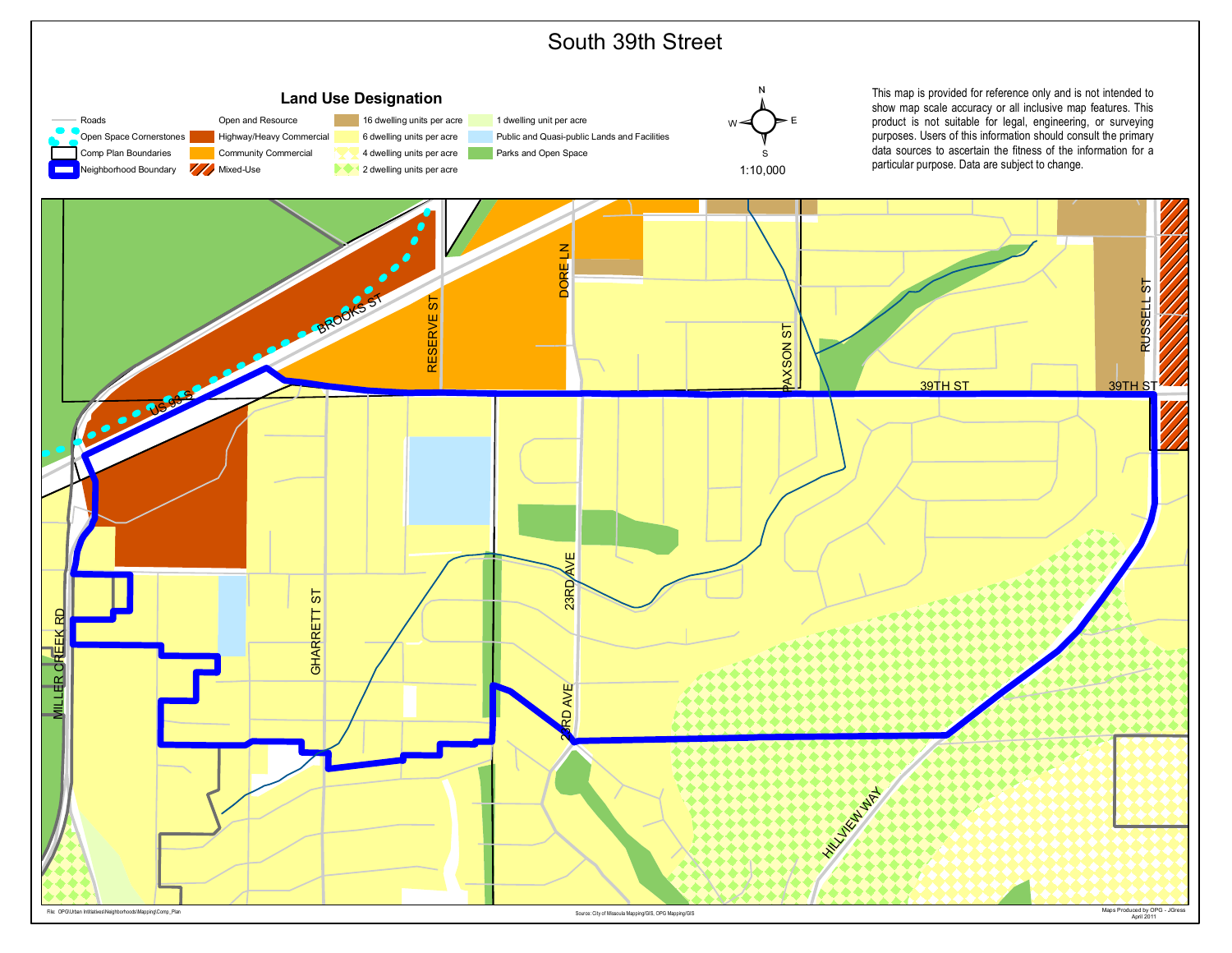

File: OPG\Urban Intitiatives\Neighborhoods\Mapping\Development Sources: City of Missoula Mapping\GIS, OPG Mapping\GIS, OPG Mapping\GIS, OPG Mapping\GIS, OPG Mapping\GIS, OPG Mapping\GIS, OPG Mapping\GIS, OPG Mapping\GIS, O

R8

RM1-35

RM1-35

PUD

April 2011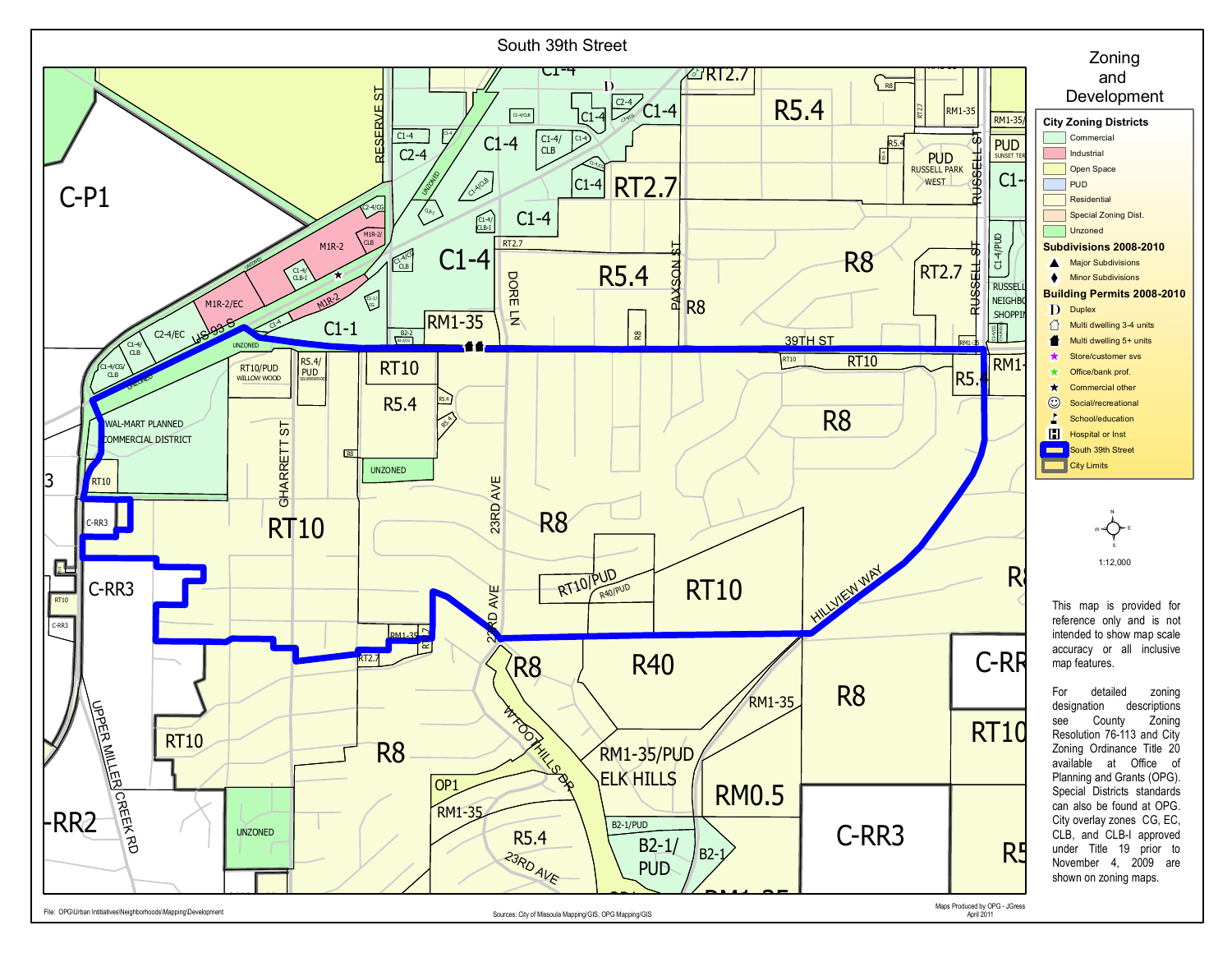